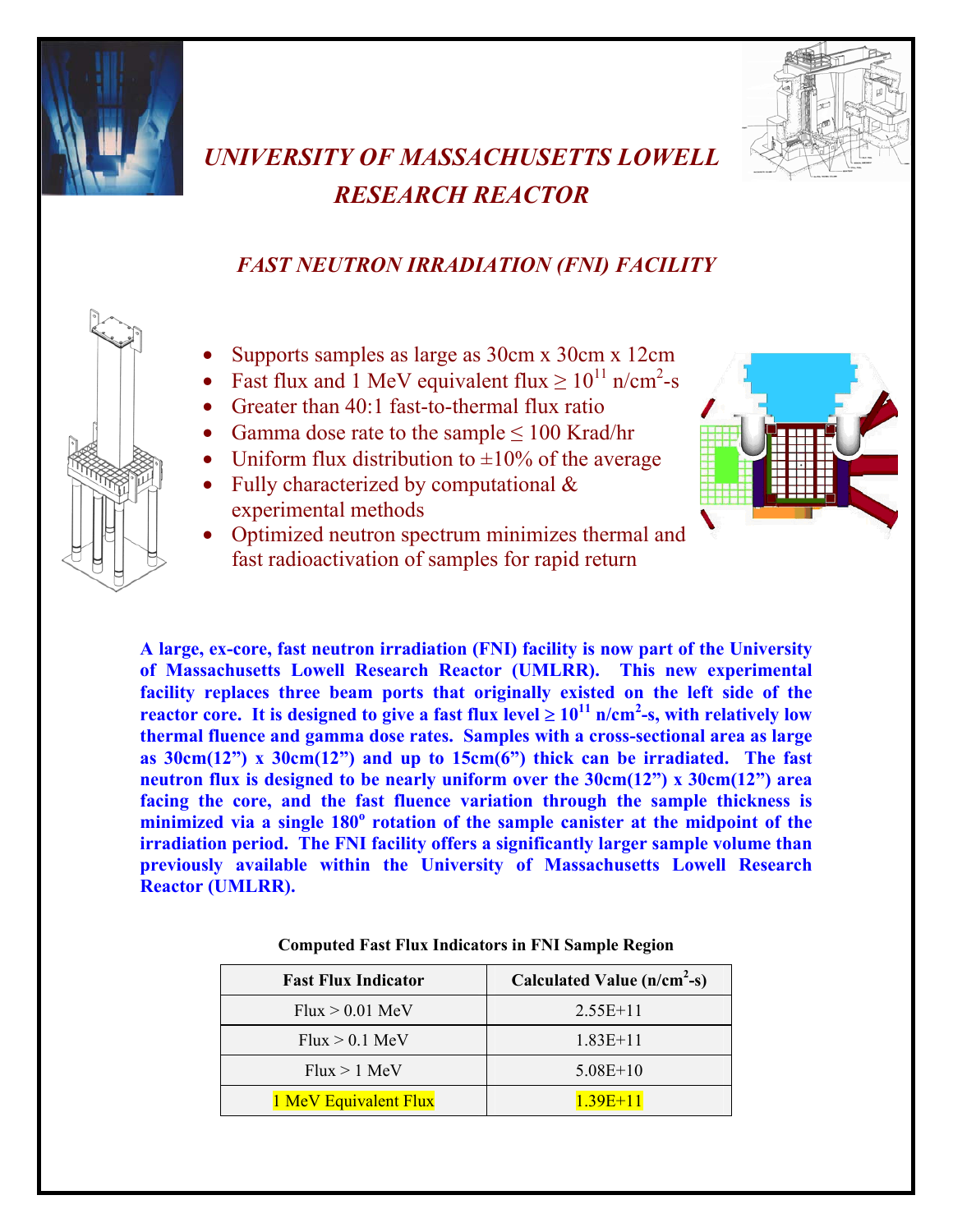

**Above Left: Depicts the calculated 1 MeV equivalent neutron fluence distribution from side to side of the sample holder (i.e., view from above the sample holder, where the x-direction is along the side of the reactor core, y-direction is distance from the reactor core).** 

**Above Right: Depicts the calculated 1 MeV equivalent neutron fluence distribution from bottom to top of the sample holder (i.e., view along the side of the sample holder, where the z-direction is the height from the bottom, y-direction is distance from the reactor core).** 



## **Left Side: Graphs depict the calculated 1 MeV equivalent neutron fluence profiles along centerlines of the FNI in the XY model**

**Right Side: Graphs depict the 1 MeV equivalent neutron fluence profiles along centerlines of the FNI in the YZ model.**